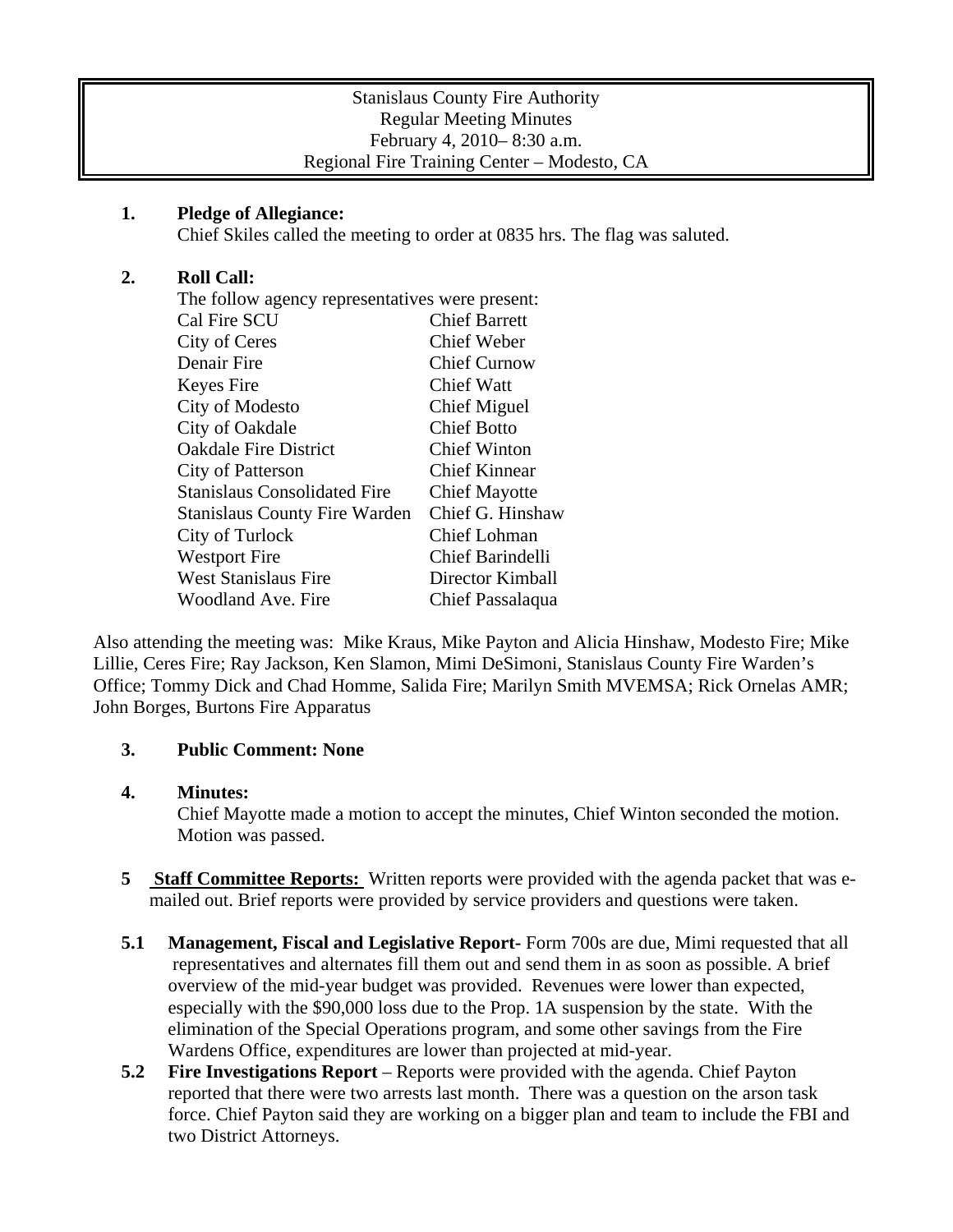Stanislaus County Fire Authority Regular Meeting Minutes February 4, 2010 Page 2

- **5.3 Fire Prevention Report** Chief Slamon has scheduled meetings with several agencies to present the proposed amendments to the fire code. He noted that residential sprinklers will be required on all homes including attached garages. The Building Industries Association was in favor of the requirement. There are lawsuits pending in some other states.
- **5.4 Fire Communications Report** Chad reported that AFG Grant for 2010 will open on 4/15. He provided a written report outlining several of the projects he is currently working on including the CAD update, a ROSS demonstration, USA Mobility and the alpha pagers and the meeting he is scheduled to have with CalFire regarding the interference on Command 2.
- **5.5 Fire Training Report** Training Coordinator Tommy Dick provided information on CICCS, the upcoming "all-risk" training on May 8, 2010; and information on ARC GIS for map books. He encouraged all agencies to have a representative attend the Training Coordinators monthly meeting.

# **6. Agenda Items**

- **6.1 Operational Area Coordinator Report-** Chief Jackson reminded the group that there will be a Region IV Operational Area Coordinators meeting in Grass Valley on February  $16<sup>th</sup>$ . The annual Strike Team refresher will be held April  $27<sup>th</sup>$  in the evening, and April  $28<sup>th</sup>$  in the morning; attendees may attended either one along with the regional "all-risk" exercise on May 8<sup>th</sup> drill. The refresher will include a CalEMA and communications component. Chief Jackson requested that all agencies update their agency information on the SR911 website, and noted the new format of the 100/200 letter that will be mailed to all the chiefs. There has been an issue with reimbursement on an Assistance-By-Hire incident with TCU. The current letter from that unit is from 2003.
- **6.2 Fire Communications Infrastructure Update-**Chad Homme provided a power point presentation on the communications system in Stanislaus County. He discussed the projects that have already been completed, and the phases that are yet to be done. The work has been done with grant funding which, in some cases is being cut back. There are several sites yet to be built out. Chief Hinshaw pointed out that not only do these sites require the initial investment, but there is also an ongoing annual maintenance cost, for which funding has not yet been identified. Chief Skiles discussed the funding challenges- \$10 million dollars is needed for the build out, \$1.5 million has been spent on phase one. This work needs to be done by 2013 to be compliant with FCC regulations. Chief Miguel stated that the only way this can be funded is through public support, possibly as a tax on cell phones and land-lines. Chief Hinshaw believes multiple strategies will be necessary, as tax-payer support is not assured.
- **6.3 Finance Committee-** Chief Skiles requested that the Finance Committee that was established last year meet again to review the projected budget for 2010-2011, in advance of writing the Business Plan. He confirmed that original members: Chief Mayotte, Chief Miguel, Director Kimball, Chief Passalaqua, Chief Hinshaw, and himself were willing to participate again. A meeting will be set to review the budget.

The meeting was adjourned at 0955

Respectfully Submitted,

M. DeSimoni